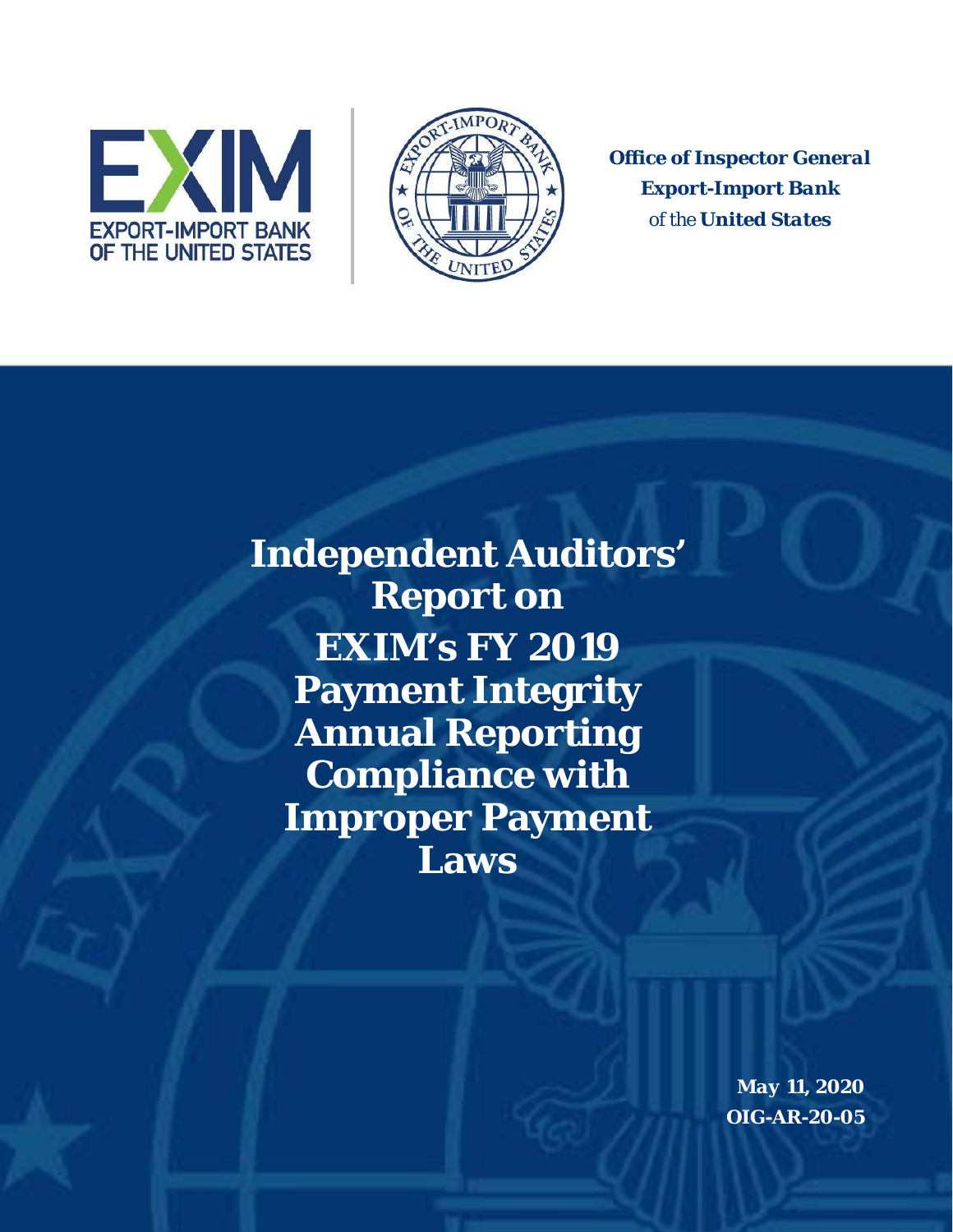*The Export-Import Bank of the United States (EXIM or the Bank) is the official export credit agency of the United States. EXIM is an independent, selffinancing executive agency and a wholly owned US government corporation. EXIM's mission is to support jobs in the United States by facilitating the export of US goods and services. EXIM provides competitive export financing and ensures a level playing field for US exports in the global marketplace.* 

 *effectiveness in such programs and operations; and The Office of Inspector General (OIG), an independent office within EXIM, was statutorily created in 2002 and organized in 2007. The mission of the EXIM OIG is to conduct and supervise audits, investigations, inspections and evaluations related to agency programs and operations; provide leadership and coordination as well as recommend policies that will promote economy, efficiency and prevent and detect fraud, waste, abuse and mismanagement.* 

*This audit was conducted in accordance with generally accepted government auditing standards. Those standards require that we plan and perform the audit to obtain sufficient, appropriate evidence to provide a reasonable basis for our findings and conclusions based on our audit objectives. We believe that the evidence obtained provides a reasonable basis for our findings and conclusions based on our objectives.*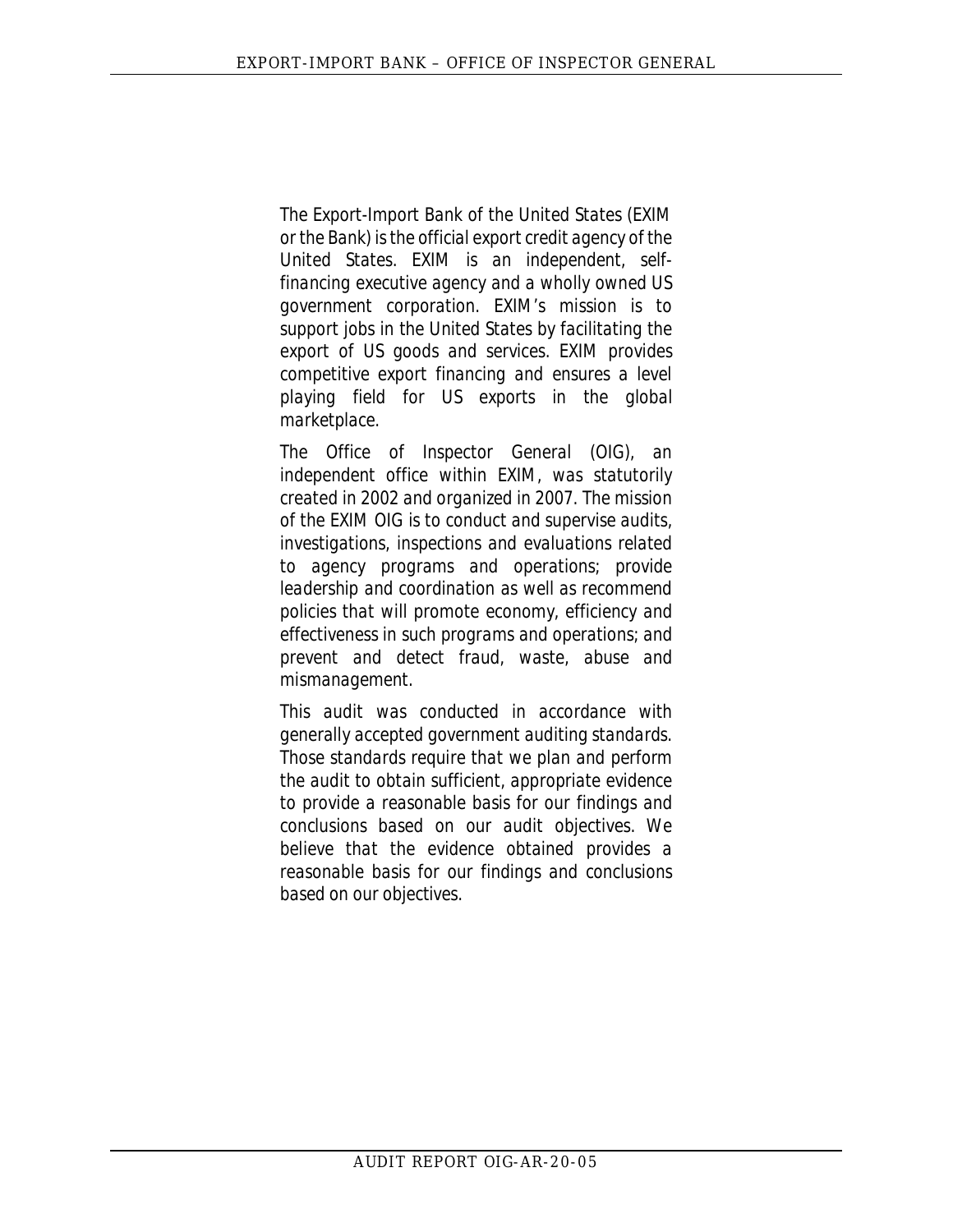

 $\overline{a}$ 



| To:   | Mary Jean Buhler<br><b>Chief Financial Officer</b> |  |  |  |
|-------|----------------------------------------------------|--|--|--|
| From: | Jennifer Fain<br>Acting Inspector General (        |  |  |  |

Acting Inspector General  $\bigcup$  |<br>Subject: Independent Auditors' Report on EXIM's FY 2019 Payment Integrity Annual Reporting Compliance with Improper Payment Laws

Date: May 11, 2020

 Integrity Annual Reporting Compliance with Improper Payment Laws. Under a contract monitored by this office, we engaged the independent public accounting firm of Ernst & Young LLP (EY) to perform the audit. The objective of this audit was to determine whether the Bank was in compliance with fiscal year (FY) 2019 reporting requirements of the improper This memorandum transmits the Independent Auditors' Report on EXIM's FY 2019 Payment payment laws for its FY 2018 transactions.

are no recommendations in this report. EY determined that EXIM complied with the reporting requirements of the improper payment laws as stipulated in OMB Circular A-123, Appendix C, Requirements for Effective Estimation and Remediation of Improper Payments as presented in the Bank's FY 2019 Annual Report. In addition, EXIM implemented corrective actions to address the risk assessment recommendations in the prior audit report (OIG-AR-19-04, May 20, 2019). There

If you have questions, please contact me at (202) 565-3439 or <u>jennifer.fain@exim.gov</u> or information about EXIM OIG and the Inspector General Act of 1978 at We appreciate the cooperation and courtesies provided to EY and this office during the audit. Courtney Potter at (202) 565-3976 or [courtney.potter@exim.gov.](mailto:courtney.potter@exim.gov) You can obtain additional [www.exim.gov/about/oig.](http://www.exim.gov/about/oig)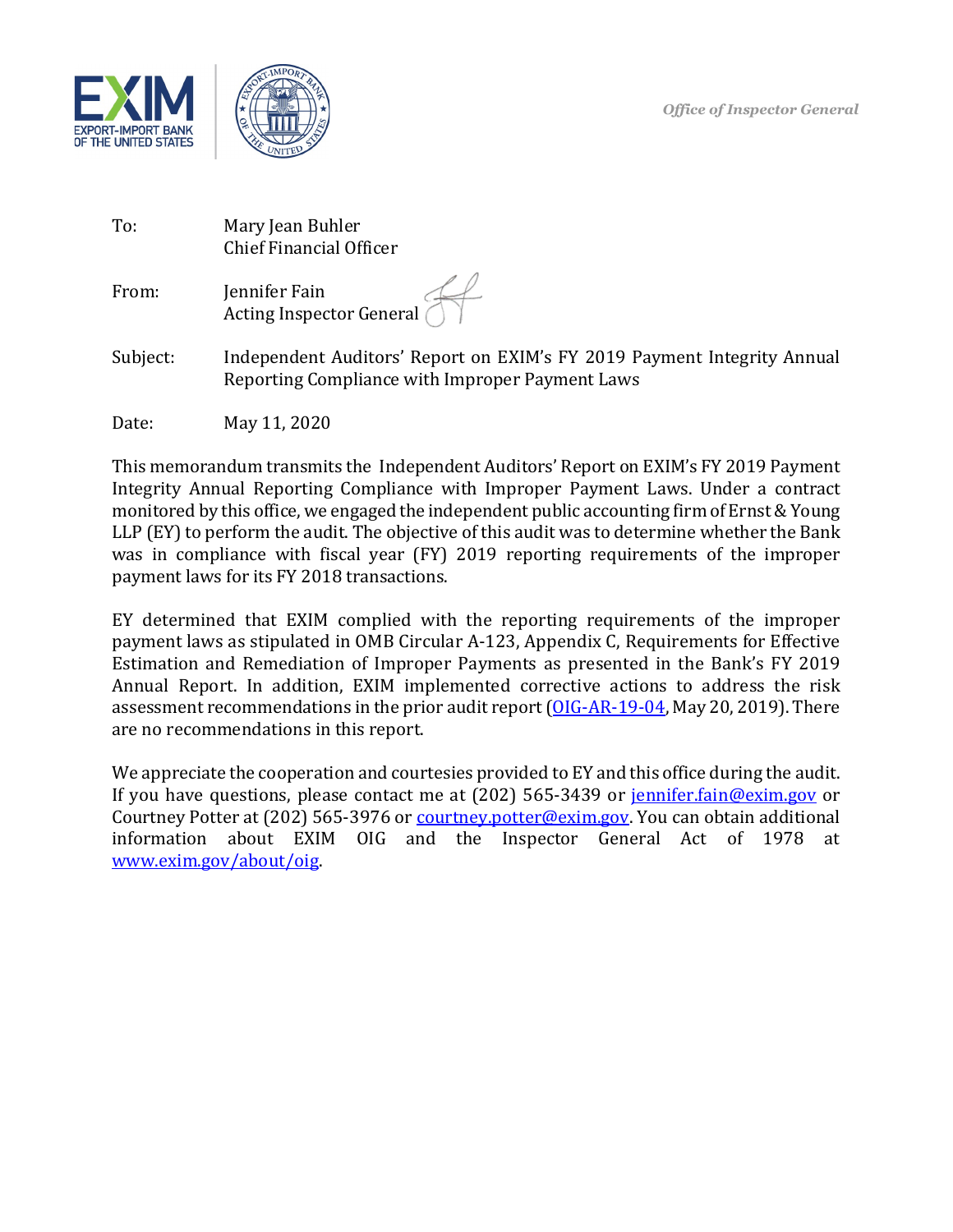

Tysons, VA 22102 [ey.com](http://ey.com) 

Ernst & Young LLP Tel: +1 703 747 1000 1775 Tysons Blvd Fax: +1 703 747 0100<br>Tvsons. VA 22102 ey.com

#### Independent Auditors' Report on EXIM's Compliance with the Improper Payments Information Act of 2002, as amended by the Improper Payments Elimination and Recovery Act of 2010 and the Improper Payments Elimination and Recovery Improvement Act of 2012

The Senior Vice President and Chief Financial Officer and the Inspector General of the Export-Import Bank of the United States.

 was in compliance with the Improper Payments Information Act (IPIA) of 2002, as amended by We conducted a performance audit of the Export-Import Bank of the United States' (EXIM or the Bank) compliance with the required calculation and disclosure of Improper Payment Rates as of and for the fiscal year (FY) ending September 30, 2019. The objective was to determine if EXIM the Improper Payments Elimination and Recovery Act (IPERA) of 2010 and the Improper Payments Elimination and Recovery Improvement Act (IPERIA) of 2012 (hereinafter referred to collectively as "the improper payment laws"). EXIM's management is responsible for complying with the improper payment laws.

We conducted this performance audit in accordance with generally accepted *Government Auditing Standards*. Those standards require that we plan and perform the audit to obtain sufficient, appropriate evidence to provide a reasonable basis for our findings and conclusions based on our audit objectives. The nature, timing and extent of the procedures selected depend on our judgment. We believe that the evidence obtained provides a reasonable basis for our findings and conclusions based on our audit objectives.

To assess EXIM's compliance, we performed specific procedures to address the objectives requested by the EXIM Office of Inspector General (OIG). See the Scope and Methodology section of this report.

This performance audit did not constitute an audit of financial statements in accordance with auditing standards generally accepted in the United States of America or *Government Auditing Standards*.

 Based on the results of our procedures, EXIM complied with the reporting requirements of the improper payments laws as stipulated in the Office of Management and Budget (OMB) Circular A-123, Appendix C, *Requirements for Effective Estimation and Remediation of Improper Payments* as presented in the FY19 Annual Report (AR). Our findings and recommendations are documented in this report.

This report is intended solely for the information and use of EXIM, EXIM OIG, OMB, Congress and the US Government Accountability Office. The report is not intended to be, and should not be, used by anyone other than the specified parties.

Ernst + Young LLP

May 11, 2020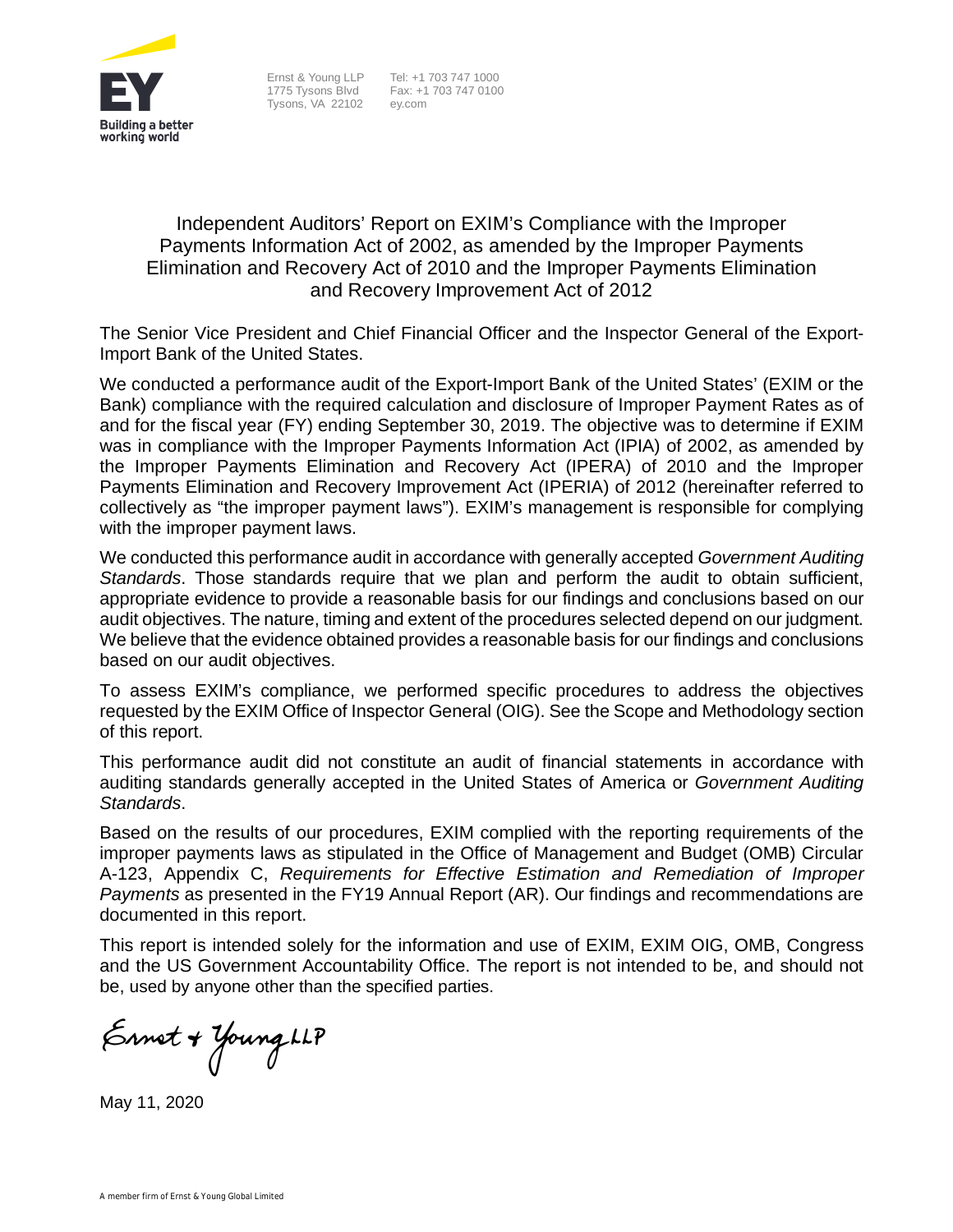<span id="page-4-0"></span>**Independent Auditors' Report FY 2019 Payment Integrity** EXECUTIVE SUMMARY Independent Auditors' Report FY 2019 Payment Integrity

#### **Why We Did This Audit**

The Improper Payments Information Act of 2002 (IPIA), as amended by the Improper Payments Elimination and Recovery Act of 2010 (IPERA) and the Improper Payments Elimination and Recovery Improvement Act of 2012 (IPERIA) (hereinafter referred to collectively as "the improper payment laws"), requires each agency's Inspector General to perform an annual review of the agency's compliance with improper payments reporting requirements, as stipulated in Office of Management and Budget (OMB) guidance. The Office of Inspector General (OIG) engaged EY to conduct an independent audit to determine whether the Bank was in compliance with the reporting requirements of the improper payment laws for fiscal year (FY) 2019 reporting. In addition, the audit assessed the accuracy and completeness of EXIM's improper payment reporting, agency performance in reducing and recapturing improper payments, and the Bank's implementation of the prior-year audit recommendations.

#### **What We Recommend**

 EY noted that the three recommendations from FY 2018 were addressed by EXIM during FY 2019. There are no recommendations in this report.

#### **What We Found**

We determined that EXIM complied with the reporting requirements of the improper payment laws as stipulated in OMB Circular A-123, *Appendix C, Requirements for Effective Estimation and Remediation of Improper Payments* as presented in the Bank's FY 2019 Annual Report.

During our audit, we also determined that EXIM implemented all three FY 2018 risk assessment recommendations during FY 2019, as discussed below.

In FY 2018, we found that EXIM did not have a detailed process in place to re-perform the FY 2018 Improper Payment Risk Assessment and did not show the relationship between the Risk Assessment and the Annual Report. For FY 2019, EXIM developed a comprehensive standard operating procedure for the improper payments risk assessment.

In addition, EXIM's FY 2018 Risk Assessment Report indicated that employee compensation payments were part of EXIM's improper payment assessment; however, EXIM did not perform this review and instead relied on a third-party processor. In FY 2019, we noted that EXIM included, as part of their IPERA qualitative review, the Division of Human Capital, focusing on cash disbursements to make the risk assessment more robust around employee compensation.

Lastly, in FY 2018 we noted that there was no formalized training for agency staff on how to perform the risk assessment. EXIM addressed this recommendation in FY 2019 by providing formalized training to the Internal Controls and Compliance (ICC) team within the Office of the Chief Financial Officer.

We were able to reasonably determine the completeness and accuracy of EXIM's improper payment risk assessment for its payment programs and confirmed EXIM's implementation of the prior-year recommendations.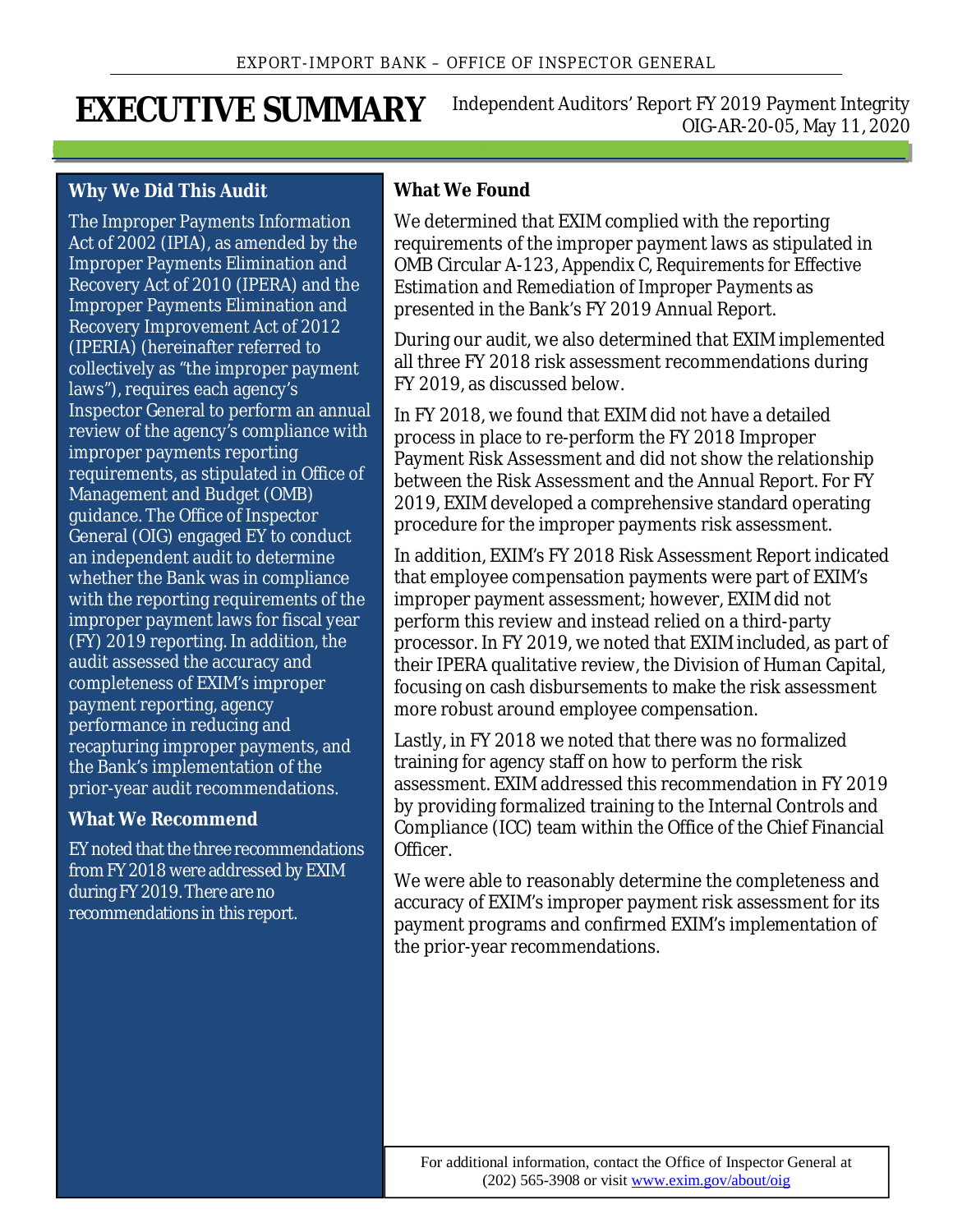# **TABLE OF CONTENTS**

<span id="page-5-0"></span>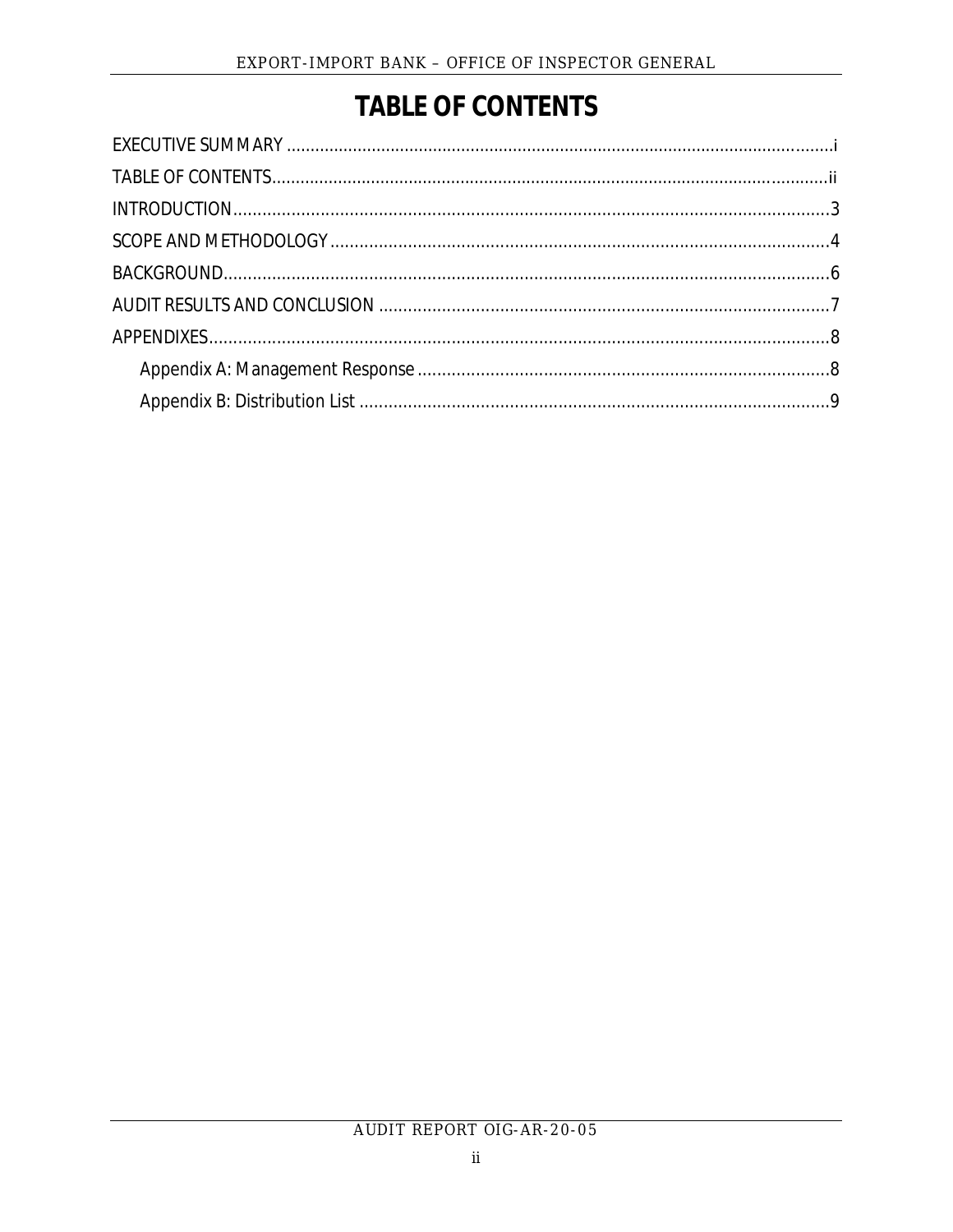## **INTRODUCTION**

<span id="page-6-0"></span> compliance with the Improper Payments Information Act of 2002 (IPIA; P.L. No. 107-300), as amended by IPERA, as well as the Improper Payments Elimination and Recovery The Improper Payments Elimination and Recovery Act of 2010 (IPERA; P.L. No. 111-204) requires Offices of the Inspector General to review and report on federal agencies' annual improper payment information included in their Annual Reports to determine their Improvement Act of 2012 (IPERIA; P.L. No. 112-248) (collectively referred to as "the improper payment laws"). This report presents the results of our performance audit of the Export-Import Bank of the United States' (EXIM or the Bank) compliance with improper payment laws and Office of Management and Budget (OMB) guidance for the fiscal year (FY) ending September 30, 2019.<sup>1</sup> The objectives of the audit were to:

- 1. Determine whether EXIM was in compliance with the reporting requirements of the improper payment laws and OMB guidance,
- 2. Assess the accuracy and completeness of EXIM's improper payment reporting,
- 3. Assess agency performance in reducing and recapturing improper payments, and
- 4. Assess the Bank's implementation of the prior-year audit recommendations.

In addition, we evaluated EXIM's assessment of the level of risk and quality of improper payments and methodology for four payment programs (short-term authorizations, medium-term authorizations, long-term authorizations and cash-control disbursements). EXIM issued its FY 2019 *Annual Report* (AR) on November 13, 2019.[2](#page-6-2) The Bank determined that these programs were not susceptible to significant improper payments.

A UDI T RE PORT OIG- AR -2 0- 0 5

<span id="page-6-1"></span><sup>1</sup>*See* OMB Memorandum, *Transmittal of Appendix C to OMB Circular No. A-123, Requirements for Payment Integrity Improvement* (OMB M-18-20, June 26, 2018).

<span id="page-6-2"></span><sup>2</sup>*See* the *Export-Import Bank for the United States Annual Report for the Years Ended September 30, 2019 and September 30, 2018* at [https://www.exim.gov/sites/default/files/reports/annual/2019/](https://www.exim.gov/sites/default/files/reports/annual/2019/EXIM_2019%20AnnualReport_Web_SnlgPg_FINAL_03.31.2020.pdf) [EXIM\\_2019%20AnnualReport\\_Web\\_SnlgPg\\_FINAL\\_03.31.2020.pdf.](https://www.exim.gov/sites/default/files/reports/annual/2019/EXIM_2019%20AnnualReport_Web_SnlgPg_FINAL_03.31.2020.pdf)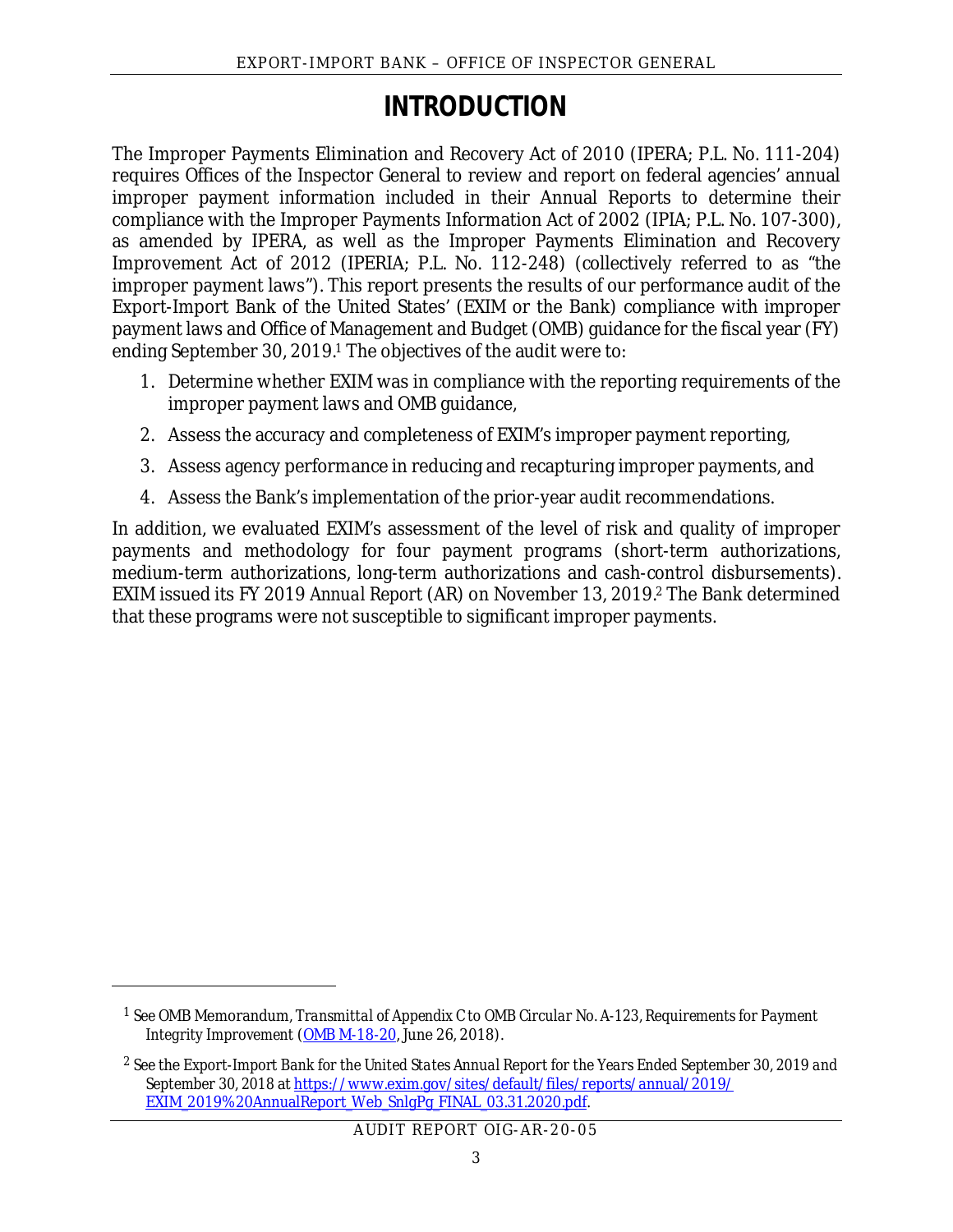### **SCOPE AND METHODOLOGY**

#### <span id="page-7-0"></span>**Scope**

 Our audit was performed from October 1, 2019 through April 6, 2020 and covered the information that was reported in the "Payment Integrity" section of EXIM's FY 2019 Annual Report. EXIM included information on four payment programs, as follows:

- Short-term authorizations: less than or equal to one year, regardless of dollar amount;
- Medium-term authorizations: more than one year and less than or equal to seven years and less than or equal to \$10 million;
- Long-term authorizations: more than seven years, or more than one year and more than \$10 million; and
- Cash disbursements: payments related to the disbursement of loans, claims and expense payments.

 EXIM categorizes three of its four IPERIA programs based on credit standards. Since payments for authorizations can occur many years in the future, the Bank developed an internal control and assessment process to review the susceptibility of improper payments at the authorization level during its Risk Assessment.

Our audit determined whether EXIM was compliant with the reporting requirements of the improper payment laws for FY 2019 reporting. In addition, the audit assessed the accuracy and completeness of EXIM's improper payment reporting, agency performance in reducing and recapturing improper payments, and EXIM's implementation of the prior-year audit recommendation.

#### **Methodology**

 auditing standards[.3](#page-7-1) Those standards require that we plan and perform the audit to obtain We conducted this performance audit in accordance with generally accepted government sufficient, appropriate evidence to provide a reasonable basis for our findings and conclusions based on our audit objectives. The nature, timing and extent of the procedures selected depend on our judgment. We believe that the evidence obtained provides a reasonable basis for our findings and conclusions based on our audit objectives.

To determine whether EXIM complied with the improper payment laws, we:

- Reviewed the improper payment laws and OMB circulars,
- Obtained and analyzed information from EXIM on the four payment programs,
- Reviewed improper payment information reported in EXIM's FY 2019 AR and determined whether it met improper payment law disclosure requirements. Additionally, we verified that the Bank's FY 2019 AR was published on [EXIM.gov.](http://EXIM.gov) [4](#page-7-2)

<span id="page-7-2"></span><sup>4</sup>*Supra* note 2.

<span id="page-7-1"></span><sup>3</sup>*See* the U.S. Government Accountability Office's *Government Auditing Standards* [\(GAO-18-568G](https://www.gao.gov/products/GAO-18-568G), July 2018).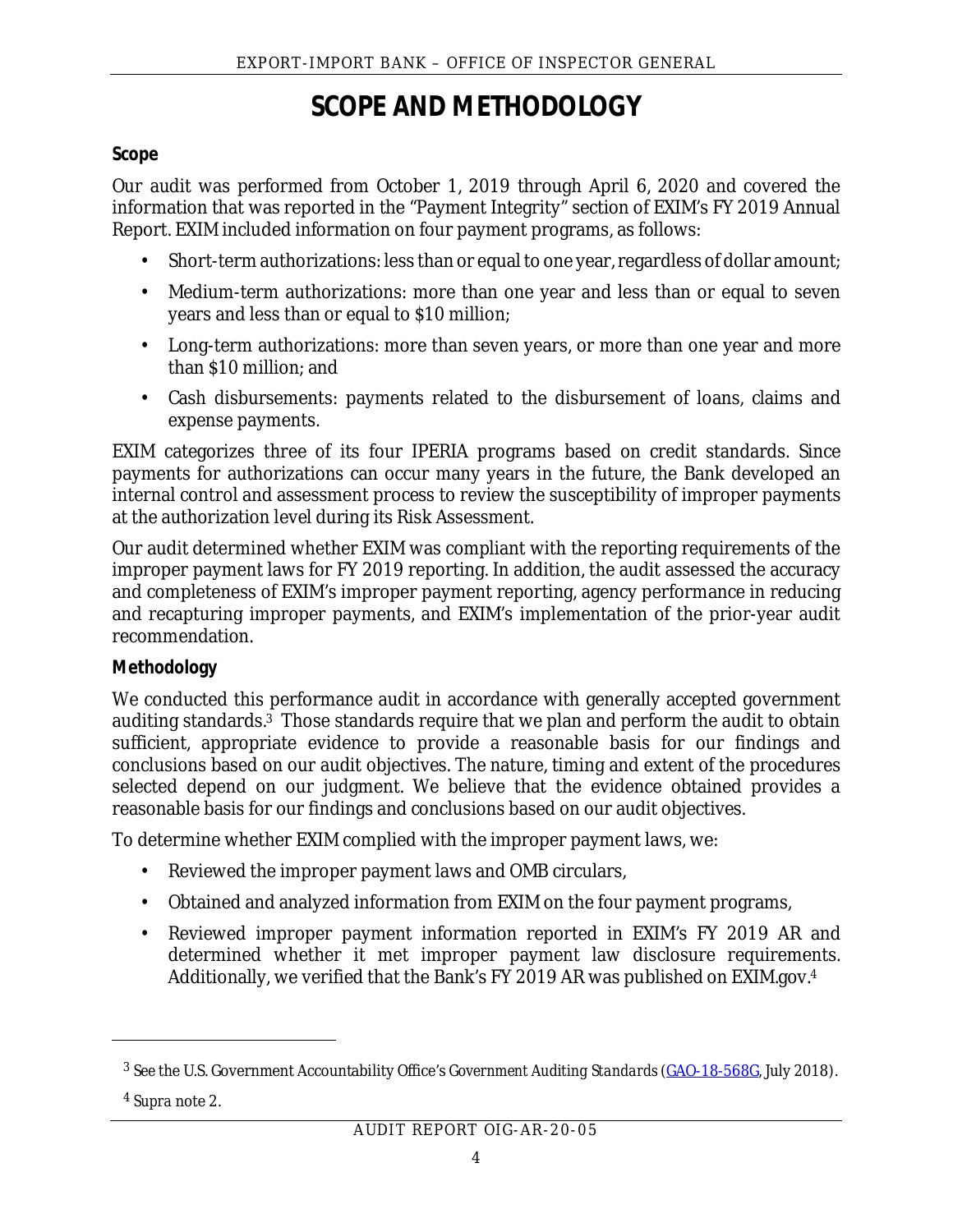- Interviewed Bank personnel to obtain an understanding of (1) the processes and events related to determining improper payments, (2) the process for assessing the level of risk for each program, (3) EXIM's approach to meeting OMB's guidance, and (4) the processes to gain assurance about the quality of the improper payment estimates and methodology for each program,
- Inspected the risk assessment process and related results performed by EXIM, including the methodologies to determine completeness of its programs,
- Performed walk-throughs and inspected key processes, steps and documentation used to estimate improper payments in each program,
- reports and through various walk-throughs held with key EXIM personnel engaged Gained our understanding of internal control through our review of other auditor in the four payment processes, and
- Inspected EXIM's application of the Character, Reputational and Transaction Integrity (CRTI) process, which includes the assessment of the Do Not Pay Initiative at a program level in FY 2019.

We discussed the results of our work with EXIM and received written comments on the report's findings and conclusion. Refer to Appendix A of this report for EXIM's formal response.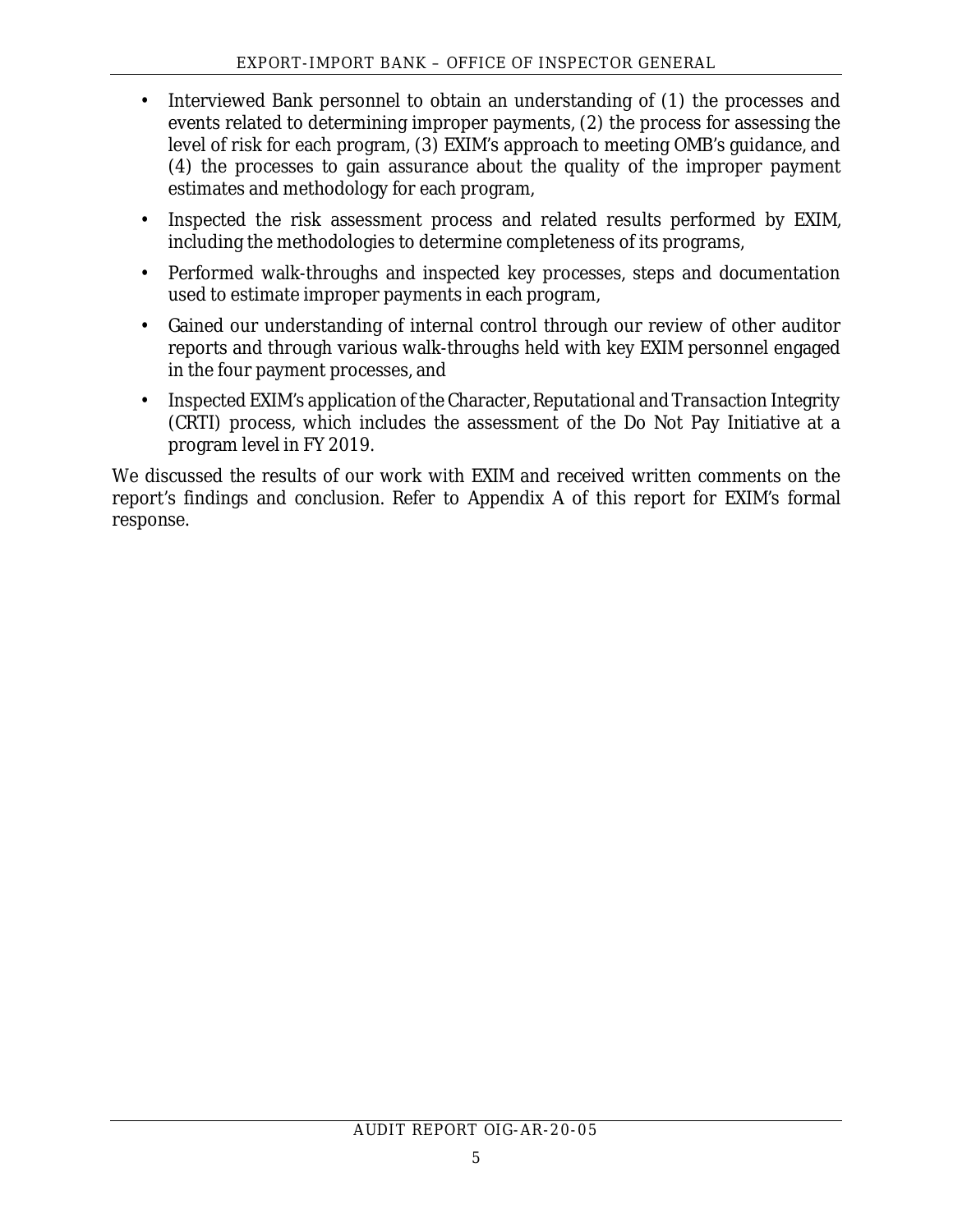### **BACKGROUND**

<span id="page-9-0"></span> contractor, a federal grantee, or a governmental or other organization administering a OMB implementation guidance. To improve accountability of federal agencies' administration of funds, the improper payment laws require agencies, including EXIM, to An improper payment is any disbursement or transfer of federal funds to any non-federal person, non-federal entity or federal employee that is made by a federal agency, a federal federal program or activity that should not have been made or that was made in an incorrect amount (either an overpayment or an underpayment), as well as other causes listed in the annually report information to the President and Congress on the agencies' improper payments. OMB Circulars provide guidance on the implementation of and reporting under the IPIA (OMB Circular A-123, Appendix C, parts I and II, and OMB Circular A-136, § II.5.8).[5](#page-9-1)

In the Independent Auditors' Report on EXIM's FY 2019 Payment Integrity Annual Reporting *Compliance with Improper Payment Laws*, EXIM complied with payment integrity reporting requirements for the FY 2019 reporting of its FY 2018 transactions and fully met payment integrity reporting requirements.<sup>[6](#page-9-2)</sup>

 payments one year in arrears as the result of EXIM analysis not being available by November Additionally, in accordance with OMB Circular A-123, EXIM performed a risk assessment of the programs it deemed low risk for significant improper payments and which had not experienced a significant change in legislation and/or funding level. The risk assessment is performed once every three years. With OMB's approval, EXIM reports its improper 15 of the current period. Based on the most recent risk assessment, which was performed in FY 2019 on FY 2018 transactions,<sup>7</sup> EXIM deemed each of its four payment programs (shortterm authorizations, medium-term authorizations, long-term authorizations and cashcontrol disbursements) as not susceptible to significant improper payments.

As each program is deemed low risk, improper payment laws do not require EXIM to perform certain processes, including:

- Publishing improper payment estimates for all programs and activities identified in its risk assessment as susceptible to significant improper payments,
- Publishing the annual reduction targets for each program assessed to be at risk and measured for improper payments, and
- Reporting a gross improper payment rate of less than 10% for each program or activity for which an improper payment estimate was obtained and published in the AMR.

<span id="page-9-1"></span><sup>5</sup>*Supra* note 1. *See* also [OMB Circular A-136](https://www.whitehouse.gov/wp-content/uploads/2019/06/OMB-Circular-A-136.pdf) Revised, *Financial Reporting Requirements* (June 28, 2019).

<span id="page-9-2"></span><sup>6</sup>*See* the *Independent Auditors' Report on EXIM's FY 2018 Payment Integrity Annual Reporting Compliance with Improper Payment Laws* [\(OIG-AR-19-04,](https://www.exim.gov/sites/default/files/oig/reports/Independent%20Auditors%20Report%20EXIM%27s%20FY%202018%20Payment%20Integrity%20OIG-AR-19-04%20508%20version.pdf) May 20, 2019).

<span id="page-9-3"></span><sup>&</sup>lt;sup>7</sup> The Export-Import Bank's Compliance with the Improper Payments Elimination Act of 2010: Review of Fiscal Year 2018, dated July 17, 2019 (i.e., the Risk Assessment Report).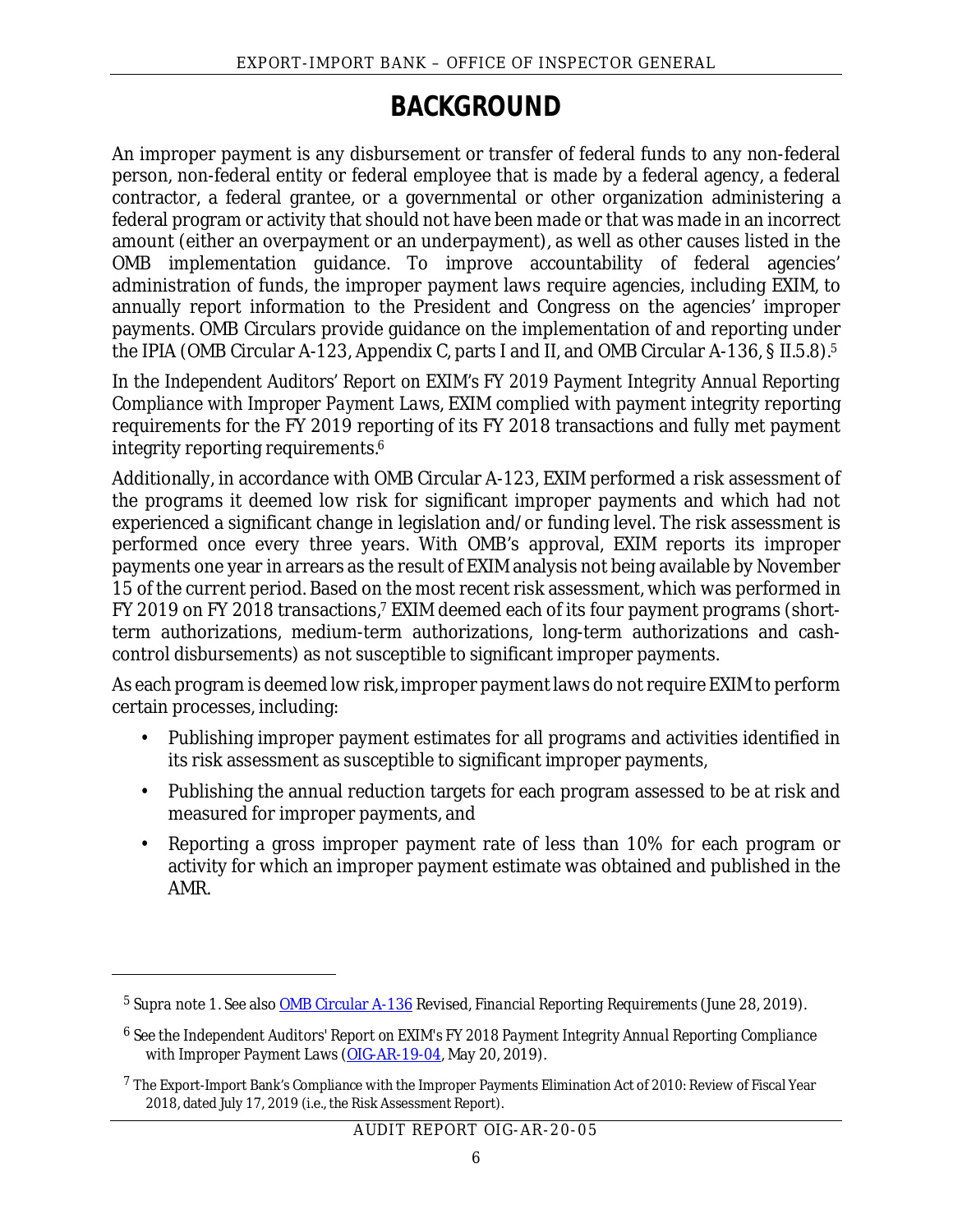## **AUDIT RESULTS AND CONCLUSION**

<span id="page-10-0"></span>**EXIM Complied with the Improper Payment Laws for FY 2019 Payment Integrity Annual Reporting** 

 For FY 2019, EXIM complied with the improper payment laws for annual reporting consistent with OMB Circular A-123 (see Table 1 below for a summary) and its reporting was accurate and complete[.8](#page-10-1) In addition, the Bank performed the procedures outlined in the Risk Assessment Report aimed at reducing and recapturing improper payments. [9](#page-10-2) Furthermore, we determined that EXIM adequately addressed all three of EY's prior-year audit recommendations: (1) enhancing documented IPERA risk assessment procedures, (2) providing additional formalized training to agency staff on how to perform the risk assessment, and (3) amending the Risk Assessment Report language to accurately reflect procedures associated with employee compensation.

| Program Name                  | Published<br>an Annual<br>Report | Conducted a<br><b>Risk</b><br>Assessment.<br>as required | Published an<br>Improper<br>Payment<br>Estimate, as<br>required | Published<br>Corrective<br><b>Action Plans.</b><br>as required | Published<br>and is<br>Meeting<br>Reduction<br>Targets, as<br>required | Report an<br>Improper<br>Payment<br>Rate of Less<br>Than 10%.<br>as required |
|-------------------------------|----------------------------------|----------------------------------------------------------|-----------------------------------------------------------------|----------------------------------------------------------------|------------------------------------------------------------------------|------------------------------------------------------------------------------|
| Short-term<br>Authorizations  | Compliant                        | Compliant                                                | Not Required                                                    | Not Required                                                   | Not Required                                                           | Not Required                                                                 |
| Medium-term<br>Authorizations | Compliant                        | Compliant                                                | Not Required                                                    | Not Required                                                   | Not Required                                                           | Not Required                                                                 |
| Long-term<br>Authorizations   | Compliant                        | Compliant                                                | Not Required                                                    | Not Required                                                   | Not Required                                                           | Not Required                                                                 |
| Cash<br><b>Disbursements</b>  | Compliant                        | Compliant                                                | Not Required                                                    | Not Required                                                   | Not Required                                                           | Not Required                                                                 |

*Table 1: Summary of EXIM's Compliance with OMB A-123, Appendix C Checklist* 

 2019 utilizing FY 2018 data. Management's analysis determined that the Bank programs required to determine improper payment rates where risk assessments were assessed as Lastly, we evaluated EXIM's assessment of the level of risk for the four payment programs to determine susceptibility to significant improper payments and the quality of improper payments estimates and methodologies. The Bank conducted an assessment of risk in FY were low risk and not susceptible to significant improper payments. Management is only high risk. There are no recommendations in this report.

<span id="page-10-1"></span><sup>8</sup>*Supra* note 2.

<span id="page-10-2"></span><sup>9</sup>*Supra* note 7.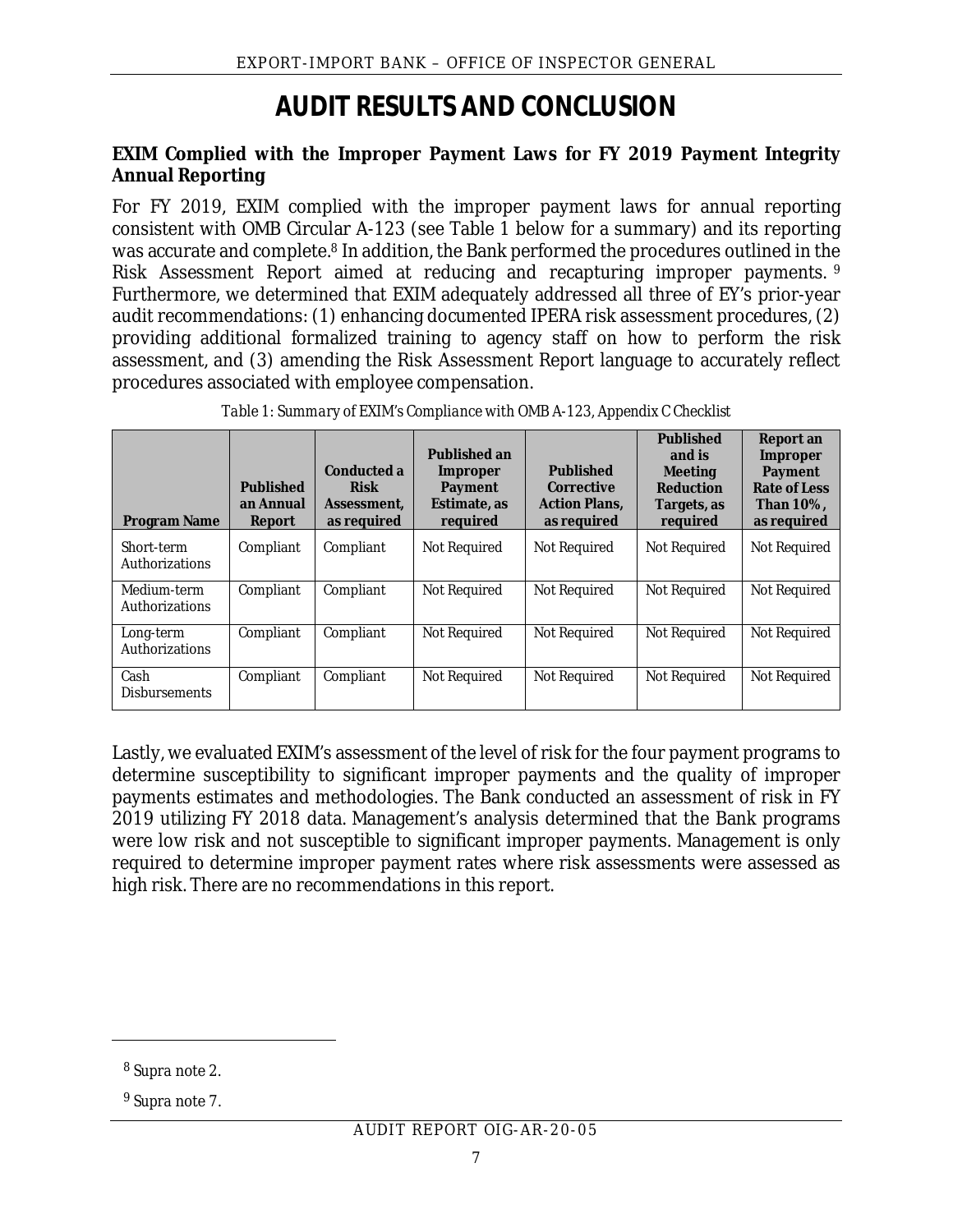### **APPENDIXES**

### <span id="page-11-1"></span><span id="page-11-0"></span>**Appendix A: Management Response**

|                 | EXPORT-IMPORT BANK - OFFICE OF THE INSPECTOR GENERAL                                                                                                                                                                                                                                                                                                                                                                                     |      |                                                                          |
|-----------------|------------------------------------------------------------------------------------------------------------------------------------------------------------------------------------------------------------------------------------------------------------------------------------------------------------------------------------------------------------------------------------------------------------------------------------------|------|--------------------------------------------------------------------------|
|                 | APPENDIXES                                                                                                                                                                                                                                                                                                                                                                                                                               |      |                                                                          |
|                 | ndix A: Management Response                                                                                                                                                                                                                                                                                                                                                                                                              |      |                                                                          |
|                 |                                                                                                                                                                                                                                                                                                                                                                                                                                          |      | Reducing Risk. Unleashing Opportunity.                                   |
| DATE:           | May 6, 2020                                                                                                                                                                                                                                                                                                                                                                                                                              |      |                                                                          |
| TO:             | Jennifer Fain, Acting Inspector General<br><b>Office of Inspector General</b>                                                                                                                                                                                                                                                                                                                                                            |      |                                                                          |
| <b>THROUGH:</b> | Mary Jean Buhler, SVP & Chief Financial Officer                                                                                                                                                                                                                                                                                                                                                                                          |      |                                                                          |
| <b>FROM:</b>    | Adam Martinez, Chief Management Officer                                                                                                                                                                                                                                                                                                                                                                                                  | ADAM | Digitally signed by<br><b>ADAM MARTINEZ</b><br>MARTINEZ Date: 2020.05.06 |
| <b>SUBJECT:</b> | EXIM Management Response to the draft Independent Auditors' Report,<br>EXIM's FY 2019 Payment Integrity Annual Reporting Compliance with<br><b>Improper Payment Laws</b>                                                                                                                                                                                                                                                                 |      |                                                                          |
|                 | Thank you for providing the Export-Import Bank of the United States ("EXIM Bank" or "the<br>Bank") management with the Office of the Inspector General's ("OIG") Independent Auditors'<br>Report, EXIM's FY 2019 Payment Integrity Annual Reporting Compliance with Improper<br>Payment Laws, OIG-AR-20-05, dated April 15, 2020.                                                                                                        |      |                                                                          |
|                 | EXIM appreciates the work conducted by the OIG staff in evaluating EXIM's compliance with<br>reporting requirements of the improper payment laws and determining that EXIM's reporting<br>was "accurate and complete". EXIM notes that there were no findings and no recommendations<br>issued with this report, and as noted in the report, EXIM has "implemented all three FY 2018<br>risk assessment recommendations during FY 2019." |      |                                                                          |
|                 | We look forward to continued positive collaboration.                                                                                                                                                                                                                                                                                                                                                                                     |      |                                                                          |
| CC:             | Lauren Fuller, Senior Advisor to the President and Chairman<br>David Fogel, Chief of Staff<br>Ryan McCormack, Deputy Chief of Staff<br>David Slade, SVP and General Counsel                                                                                                                                                                                                                                                              |      |                                                                          |
|                 | John Connor, Assistant General Counsel for Litigation, Fraud and Compliance<br>Nathalie Herman, VP & Treasurer                                                                                                                                                                                                                                                                                                                           |      |                                                                          |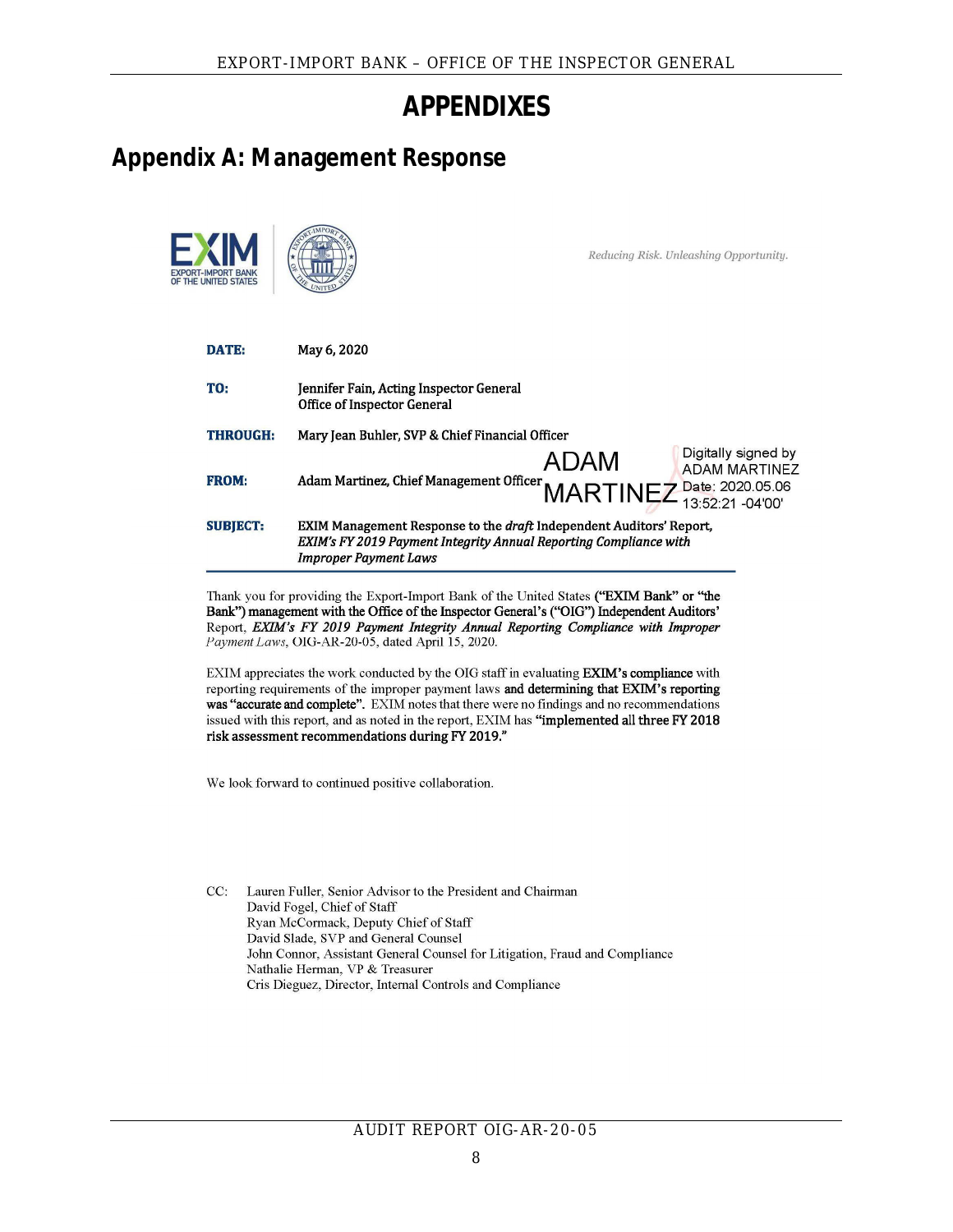### <span id="page-12-0"></span>**Appendix B: Distribution List**

Kimberly A. Reed, President and Chairman David Fogel, Senior Vice President and Chief of Staff Adam Martinez, Chief Management Officer Lauren Fuller, Senior Advisor to the President and Chairman Stephen Renna, Chief Banking Officer Kenneth Tinsley, Senior Vice President and Chief Risk Officer David Slade, Senior Vice President and General Counsel David Sena, Senior Vice President of Board of Authorized Finance Inci Tonguch-Murray, Deputy Chief Financial Officer Patricia Wolf, Vice President and Controller Nathalie Herman, Vice President and Treasurer Cristopolis Dieguez, Director, Internal Controls and Compliance Courtney Potter, Deputy AIG for Audits and Evaluations, OIG Amanda Myers, Counsel, OIG Eleanor Crawford, EY Preston Jenkins, EY